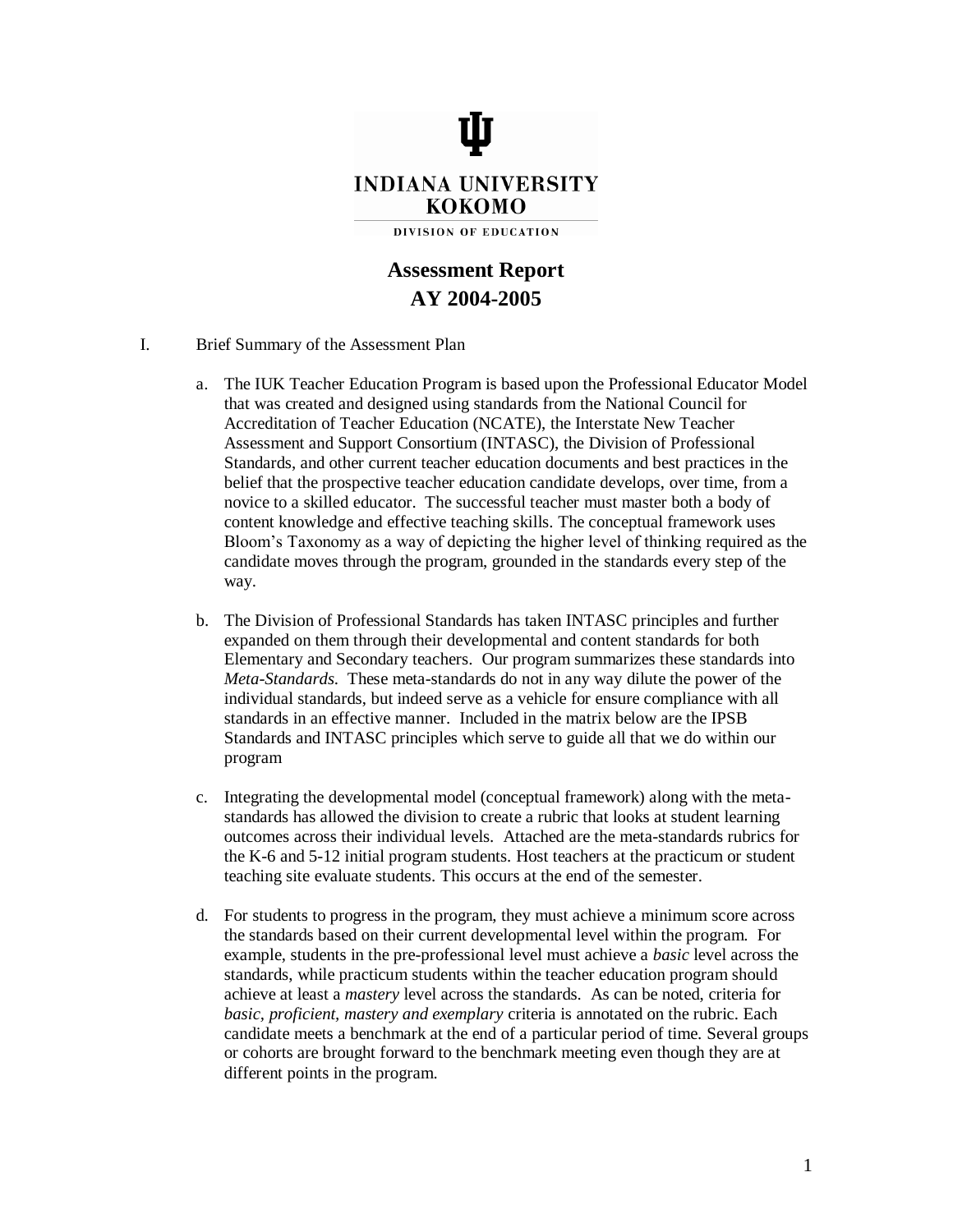e. Listed are the student outcomes for the program completers, which are assessed by university supervisors and host teachers. Eighty-percent is the criteria established by the Division of Professional Standards for colleges and university as the lower limit for program completers passing Praxis II. We have adopted this criterion for our meta-standards for program completers as well.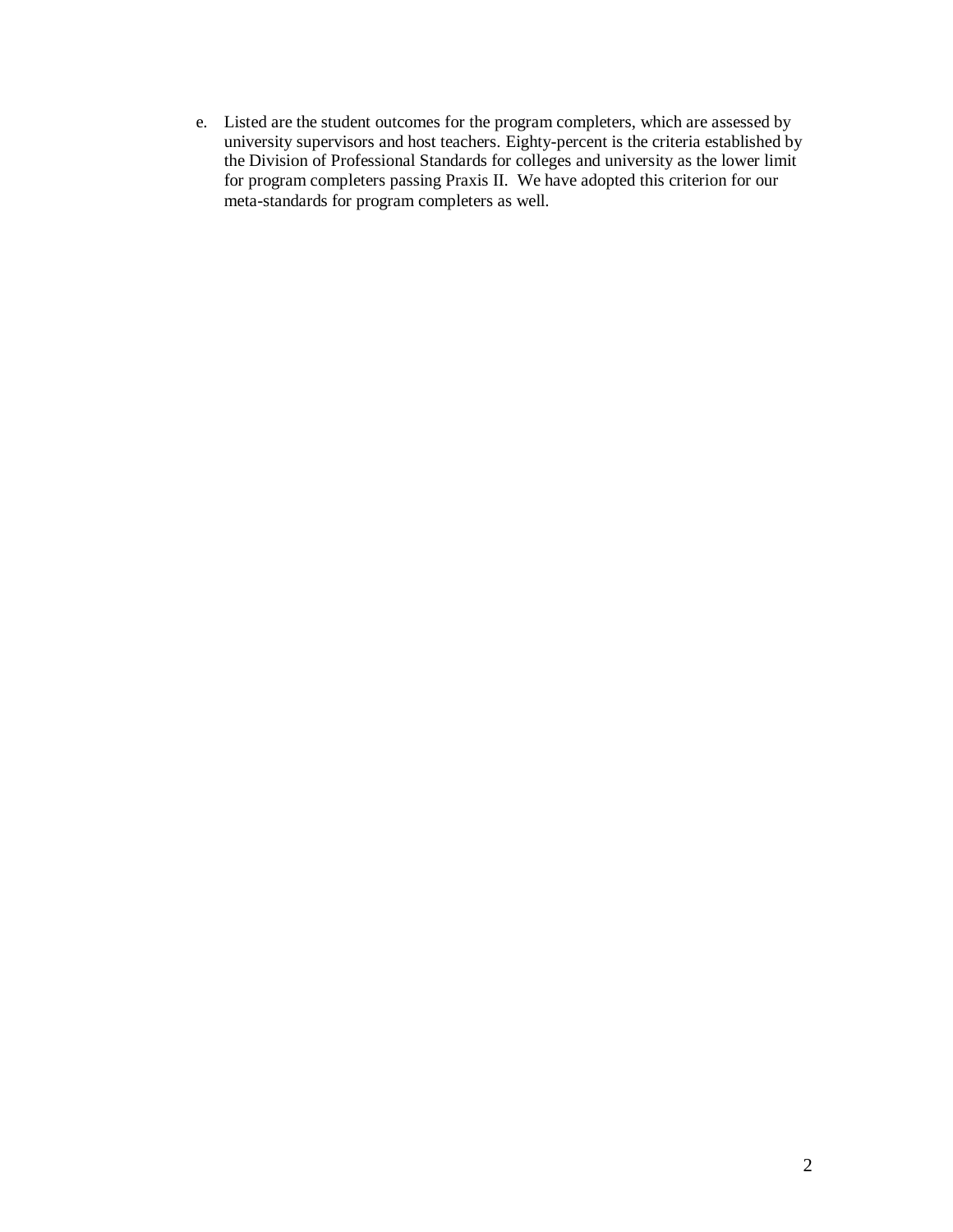Child Development

- Candidates will be able to create developmentally appropriate curricula and implement with all children sound theory-based instructional strategies.
	- o 80% of students who are identified as program completers will obtain this outcome.

## Diversity

- Candidates will integrate diverse instructional opportunities into supportive environment
	- o 80% of students who are identified as program completers will obtain this outcome.

# Curriculum

- $\bullet$ Candidates will be able to develop and adapt quality, age appropriate curriculum utilizing content area information and specific key strategies for each.
	- o 80% of students who are identified as program completers will obtain this outcome.

## Instruction

- $\bullet$ Candidates will be able to implement instruction based on knowledge of students, learning theory, subject matter, curricular goals, and community
	- o 80% of students who are identified as program completers will obtain this outcome.

## Professionalism

- Candidates will be able to reflect on practices in accurate ways and discuss continuing efforts in their professional development.
	- o 80% of students who are identified as program completers will obtain this outcome.

# Community and Family

- $\bullet$ Candidates develop and maintain positive working relationships with school and community connections.
	- o 80% of students who are identified as program completers will obtain this outcome.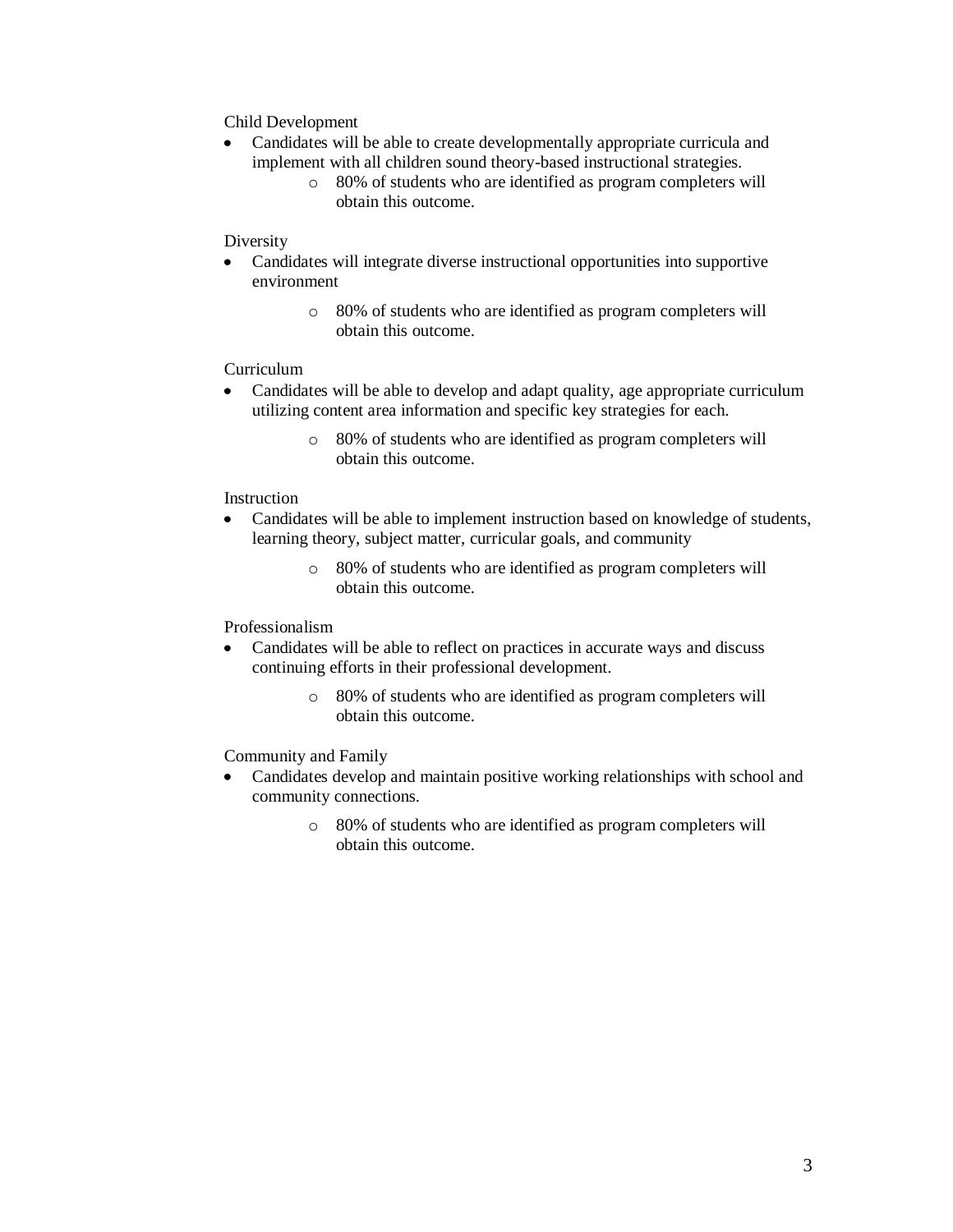## II. Description of Assessment Results

Child Development

- Candidates will be able to create developmentally appropriate curricula and implement with all children sound theory-based instructional strategies.
	- o 100% of students obtained this outcome (host teachers).
	- o 95.4% of students obtained this outcome (university supervisors).

## Diversity

- Candidates will integrate diverse instructional opportunities into supportive environment
	- o 100% of students obtained this outcome (host teachers).
	- o 100% of students obtained this outcome (university supervisors).

## Curriculum Efforts

- Candidates will be able to develop and adapt quality, age appropriate curriculum  $\bullet$ utilizing content area information and specific key strategies for each.
	- o 92.3% of students obtained this outcome (host teachers).
	- o 100% of students obtained this outcome (university supervisors).

## Instruction

- Candidates will be able to implement instruction based on knowledge of students,  $\bullet$ learning theory, subject matter, curricular goals, and community
	- o 96.1% of students obtained this outcome (host teachers).
	- o 95.4% of students obtained this outcome (university supervisors).

#### Assessment

- Candidates will be able to develop, implement, and utilize curriculum which  $\bullet$ encompass a variety of assessment methods
	- o 100% of students obtained this outcome (host teachers).
	- o 90.9% of students obtained this outcome (university supervisors).

# Professionalism

- Candidates will be able to reflect on practices in accurate ways and discuss  $\bullet$ continuing efforts in their professional development.
	- o 100% of students obtained this outcome (host teachers).
	- o 90.9% of students obtained this outcome (university supervisors).

# Community and Family

- Candidates develop and maintain positive working relationships with school and  $\bullet$ community connections.
	- o 92.3% of students obtained this outcome (host teachers).
	- o 90.9% of students obtained this outcome (university supervisors).
- A. At this time, the expectations of the unit have been met. For all seven metastandards, the performance outcome of 80% has been met and exceeded by program completers.